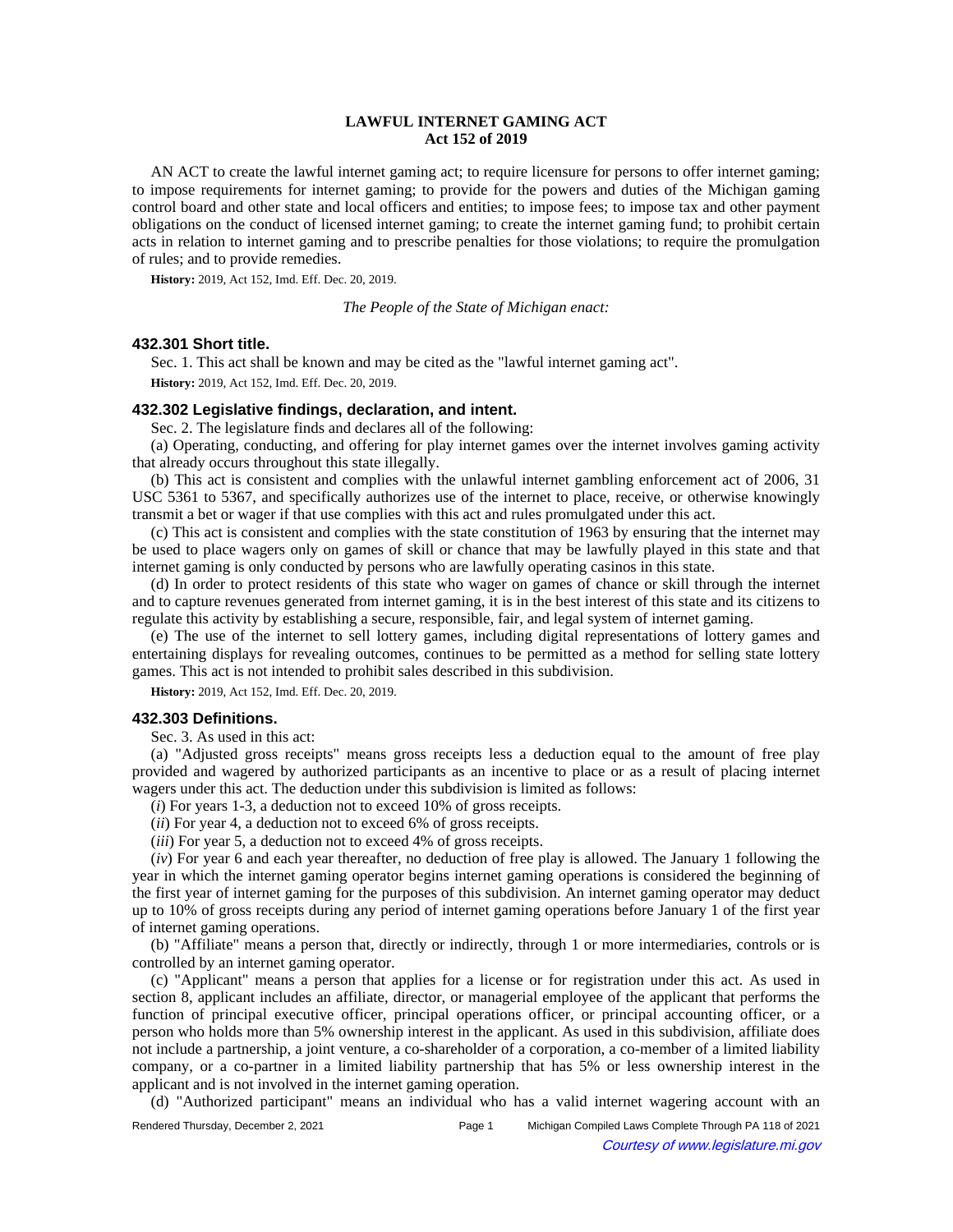internet gaming operator and is 21 years of age or older.

(e) "Board" means the Michigan gaming control board created under section 4 of the Michigan Gaming Control and Revenue Act, 1996 IL 1, MCL 432.204.

(f) "Casino" means a building or buildings in which gaming is lawfully conducted under the Michigan Gaming Control and Revenue Act, 1996 IL 1, MCL 432.201 to 432.226, or in which class III gaming is lawfully conducted by an Indian tribe in this state under a facility license issued in accordance with a tribal gaming ordinance approved by the chair of the National Indian Gaming Commission.

(g) "Class II gaming" means that term as defined in 25 USC 2703.

(h) "Class III gaming" means that term as defined in 25 USC 2703.

(i) "Compact" means a tribal-state compact governing the conduct of gaming activities that is negotiated under the Indian gaming regulatory act, Public Law 100-497, 102 Stat 2467.

(j) "Fantasy contest" means that term as defined in section 2 of the fantasy contests consumer protection act, 2019 PA 157, MCL 432.502.

(k) "Fund" means the internet gaming fund created under section 16.

(*l*) "Gross receipts" means the total of all sums, including, but not limited to, valid or invalid checks, valid or invalid credit or debit card deposits, valid or invalid ACH deposits, currency, coupons, free play or promotional credits, redeemable credits, vouchers, entry fees assessed for tournaments or other contests, or instruments of monetary value whether collected or uncollected, in each case actually wagered by an authorized participant at or with an internet gaming operator on an internet game, less all of the following:

(*i*) Winnings.

(*ii*) Amounts returned to an authorized participant due to a game, platform, or system malfunction or because the internet wager must be voided due to concerns regarding integrity of the wager or game.

(*iii*) Uncollectible markers or successfully disputed credit or debit card charges that were previously included in the computation of gross receipts.

(m) "Indian lands" means that term as defined in 25 USC 2703.

(n) "Indian tribe" means that term as defined in 25 USC 2703 and any instrumentality, political subdivision, or other legal entity through which an Indian tribe operates its casino in this state.

(o) "Institutional investor" means a person that is any of the following:

(*i*) A retirement fund administered by a public agency for the exclusive benefit of federal, state, or local public employees.

(*ii*) An employee benefit plan or pension fund that is subject to the employee retirement income security act of 1974, Public Law 93-406.

(*iii*) An investment company registered under the investment company act of 1940, 15 USC 80a-1 to 80a-64.

(*iv*) A collective investment trust organized by a bank under 12 CFR part 9.

(*v*) A closed end investment trust.

(*vi*) A chartered or licensed life insurance company or property and casualty insurance company.

(*vii*) A chartered or licensed financial institution.

(*viii*) An investment advisor registered under the investment advisers act of 1940, 15 USC 80b-1 to 80b-21.

(*ix*) Any other person that the board determines through rulemaking should be considered to be an institutional investor for reasons consistent with this act.

(p) "Internet" means the international computer network of interoperable packet-switched data networks, inclusive of such additional technological platforms as mobile, satellite, and other electronic distribution channels.

(q) "Internet game" means a game of skill or chance that is offered for play through the internet in which an individual wagers money or something of monetary value for the opportunity to win money or something of monetary value. Internet game includes gaming tournaments conducted via the internet in which individuals compete against one another in 1 or more of the games authorized by the board or in approved variations or composites as authorized by the board. Internet game does not include a social media internet game as that term is defined in section 310c of the Michigan penal code, 1931 PA 328, MCL 750.310c.

(r) "Internet gaming" means operating, conducting, or offering for play an internet game.

(s) "Internet gaming operator" means a person that is issued an internet gaming operator license from the board.

(t) "Internet gaming operator license" means a license issued by the board to a person to operate, conduct, or offer internet gaming.

(u) "Internet gaming platform" means an integrated system of hardware, software, applications, including mobile applications, and servers through which an internet gaming operator operates, conducts, or offers internet gaming.<br>Rendered Thursday, December 2, 2021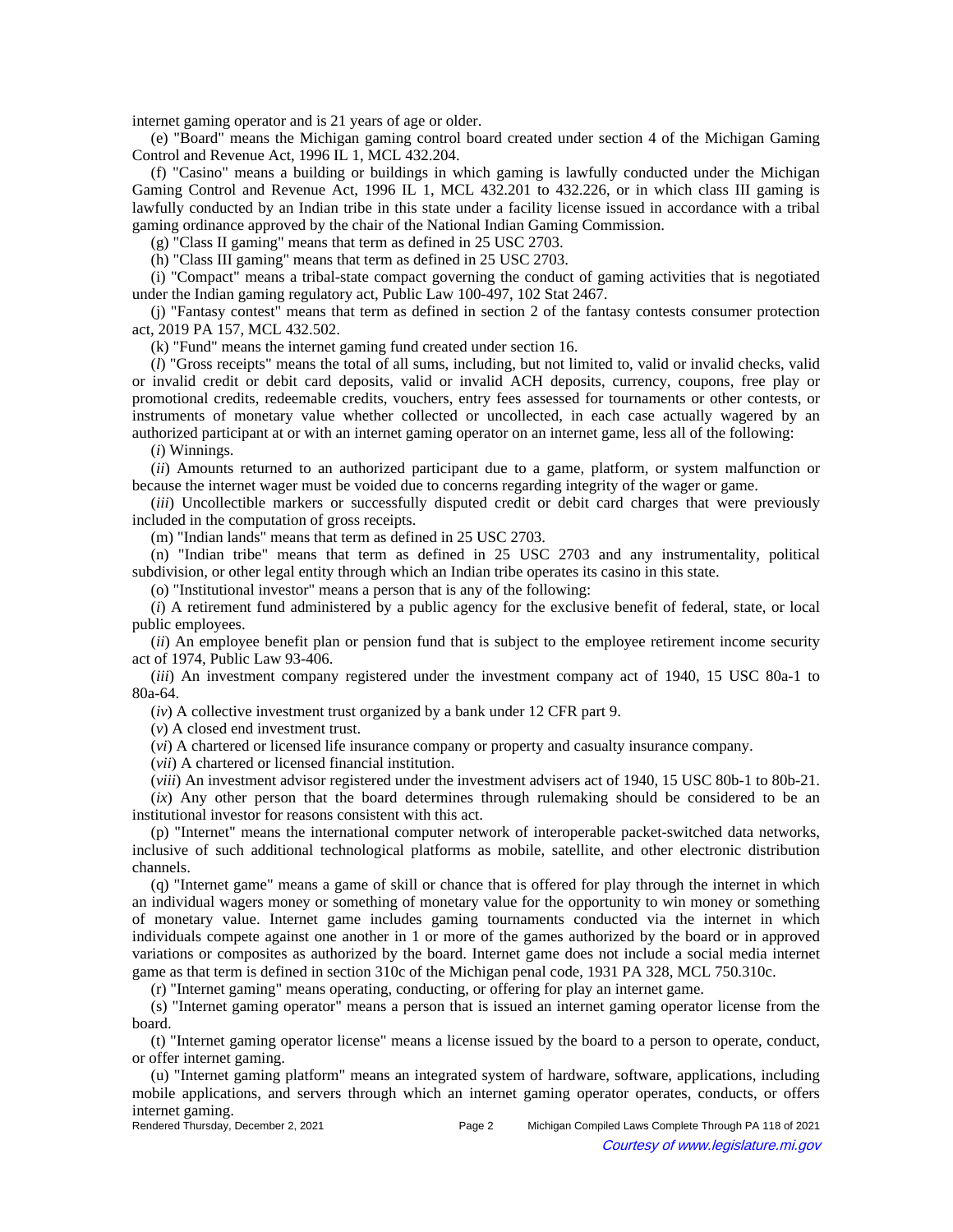(v) "Internet gaming platform provider" means an internet gaming supplier that contracts with an internet gaming operator to provide an internet gaming platform.

(w) "Internet gaming supplier" means a person that the board has identified under the rules promulgated by the board as requiring a license to provide internet gaming operators goods or services that directly affect wagering, play, and results of internet games offered under this act. Internet gaming supplier includes, but is not limited to, internet gaming platform providers.

(x) "Internet gaming supplier license" means a license issued by the board to an internet gaming supplier.

(y) "Internet wager" means money or something of monetary value risked on an internet game.

(z) "Internet wagering" means risking money or something of monetary value on an internet game.

(aa) "Internet wagering account" means an electronic ledger in which all of the following types of transactions relative to an authorized participant are recorded:

(*i*) Deposits and credits.

(*ii*) Withdrawals.

(*iii*) Internet wagers.

(*iv*) Monetary value of winnings.

(*v*) Service or other transaction-related charges authorized by the authorized participant, if any.

(*vi*) Adjustments to the account.

(bb) "Mobile application" means an application on a mobile phone or other device through which an individual is able to place an internet wager.

(cc) "Occupational license" means a license issued by the board to a person to perform an occupation that directly impacts the integrity of internet gaming and that the board has identified as requiring a license to perform the occupation.

(dd) "Person" means an individual, partnership, corporation, association, limited liability company, federally recognized Indian tribe, or other legal entity.

(ee) "Poker" means the traditional game of poker, and any derivative of the game of poker as approved by the board, in which 2 or more authorized participants play against each other and wager on the value of the cards in the authorized participants' hands.

(ff) "Vendor" means a person that is not licensed under this act that supplies any goods or services to an internet gaming operator or internet gaming supplier.

(gg) "Winnings" means the total cash value of all property or sums including currency or instruments of monetary value paid to an authorized participant by an internet gaming operator as a direct result of a winning internet wager.

History: 2019, Act 152, Imd. Eff. Dec. 20, 2019;—Am. 2020, Act 327, Eff. Mar. 24, 2021.

## **432.304 Internet gaming, conduct generally; applicability of act; limitation on brand of internet gaming.**

Sec. 4. (1) Internet gaming may be conducted only to the extent that it is conducted in accordance with this act.

(2) An internet wager received by an internet gaming operator or its internet gaming platform providers is considered to be gambling or gaming that is conducted in the internet gaming operator's casino located in this state, regardless of the authorized participant's location at the time the participant initiates or otherwise places the internet wager.

(3) A law that is inconsistent with this act does not apply to internet gaming as provided for by this act.

(4) This act does not apply to any of the following:

(a) Lottery games offered by the bureau of lottery under the McCauley-Traxler-Bowman-McNeely lottery act, 1972 PA 239, MCL 432.1 to 432.47.

(b) Class II and Class III gaming conducted exclusively on Indian lands by an Indian tribe under a facility license issued in accordance with a tribal gaming ordinance approved by the chair of the National Indian Gaming Commission. For purposes of this act, gaming is conducted exclusively on Indian lands only if the individual who places the wager is physically present on Indian lands when the wager is initiated and the wager is received or otherwise made on equipment that is physically located on Indian lands, and the wager is initiated, received, or otherwise made in conformity with the safe harbor requirements described in 31 USC 5362(10)(C).

(c) A lawful fantasy contest.

(d) Any lawful internet sports betting.

(5) A person shall not provide or make available computers or other internet access devices in a place of public accommodation in this state, including a club or other association, to enable individuals to place internet wagers or play an internet game. The prohibition under this subsection does not apply to an internet Rendered Thursday, December 2, 2021 Page 3 Michigan Compiled Laws Complete Through PA 118 of 2021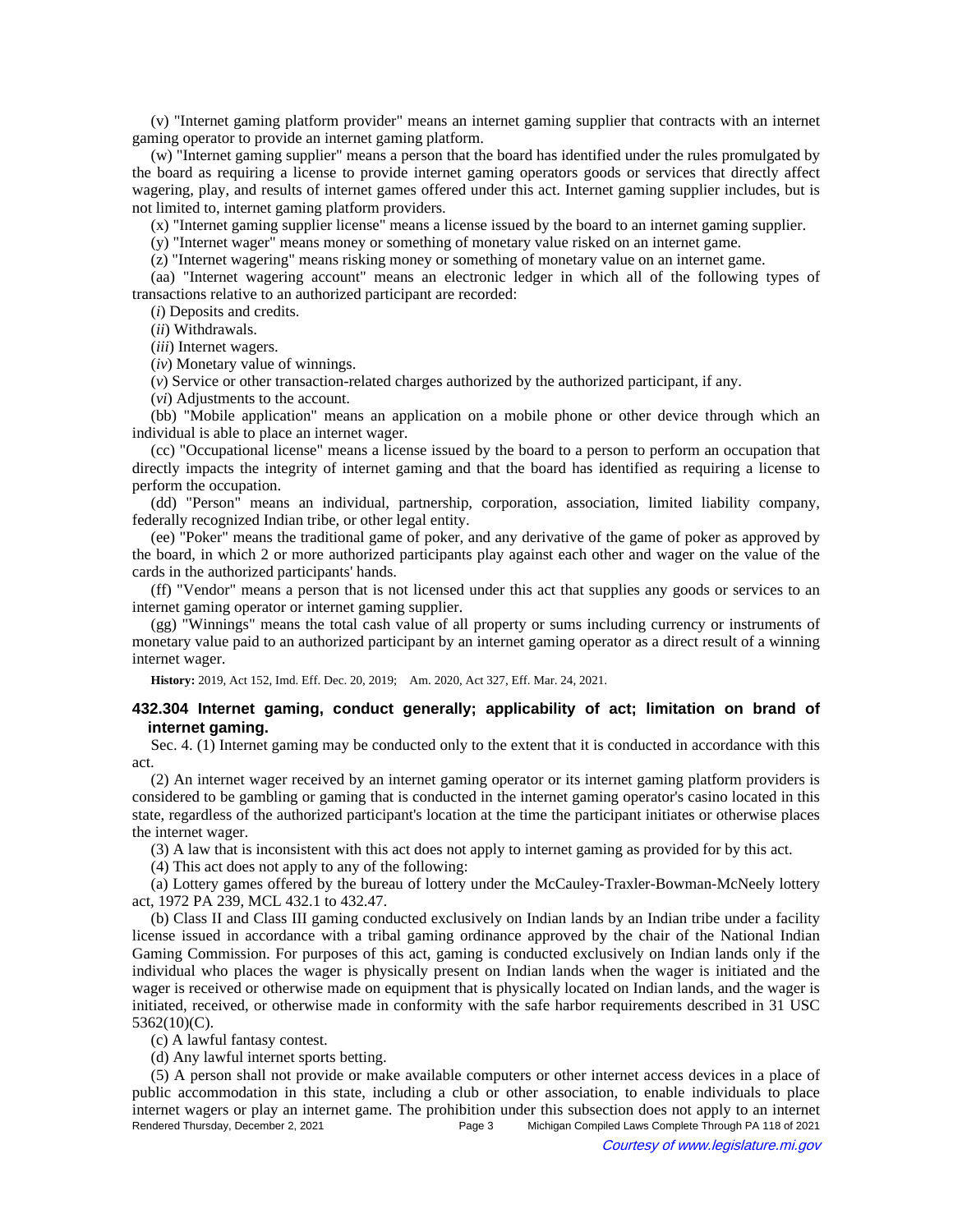gaming operator aggregating, providing, or making available computers or other internet access devices at its own casino.

(6) For purposes of this act, the intermediate routing of electronic data in connection with internet wagering, including routing across state lines, does not determine the location or locations in which the internet wager is initiated, received, or otherwise made.

(7) An internet gaming operator may offer internet gaming under a maximum of 2 separate brands, 1 for each of interactive poker and other casino style games. This subsection does not prohibit an internet gaming operator from using fewer than 2 brands or from using a single brand to offer any combination of interactive poker or other casino style games. Only an internet gaming operator or its internet gaming platform providers may process, accept, or solicit internet wagers under this act. All websites and corresponding applications used to offer internet gaming must clearly display the brand of the internet gaming operator or its affiliate. The internet gaming operator may also elect, in its sole discretion, to have the brand of each internet gaming platform that it utilizes be the name and logos or no more than 1 internet gaming platform provider if the internet gaming platform also clearly displays the internet gaming operator's own trademarks and logos or those of an affiliate. The internet gaming operator is responsible for the conduct of its internet gaming platform provider.

**History:** 2019, Act 152, Imd. Eff. Dec. 20, 2019.

## **432.305 Michigan gaming control board; powers and duties; jurisdiction; agreements for multijurisdictional internet gaming for poker.**

Sec. 5. (1) The board has the powers and duties specified in this act and all other powers necessary to enable it to fully and effectively execute this act to administer, regulate, and enforce the system of internet gaming established under this act.

(2) The board has jurisdiction over every person licensed by the board and may take enforcement action against a person that is not licensed by the board that offers internet gaming in this state.

(3) The board may enter into agreements with other jurisdictions, including Indian tribes, to facilitate, administer, and regulate multijurisdictional internet gaming for poker by internet gaming operators to the extent that entering into the agreement is consistent with state and federal laws and if the internet gaming under the agreement is conducted only in the United States.

History: 2019, Act 152, Imd. Eff. Dec. 20, 2019;-- Am. 2020, Act 327, Eff. Mar. 24, 2021.

# **432.306 Internet gaming operator license; application; fee; form and contents; confidentiality; prohibited conduct.**

Sec. 6. (1) The board may issue an internet gaming operator license only to an applicant that is either of the following:

(a) A person that holds a casino license under the Michigan Gaming Control and Revenue Act, 1996 IL 1, MCL 432.201 to 432.226.

(b) An Indian tribe that lawfully conducts class III gaming in a casino located in this state under a facility license issued in accordance with a tribal gaming ordinance approved by the chair of the National Indian Gaming Commission.

(2) The board shall issue an internet gaming operator license to an applicant described in subsection (1) after receiving the application described in subsection (4) or (5), as applicable, and the application fee, if the board determines that the internet gaming proposed by the applicant complies with this act and the applicant is otherwise eligible and suitable. An applicant is eligible if it meets the requirements set forth in subsection (1)(a) or (b). Each casino licensee described in subsection (1)(a) and each Indian tribe described in subsection (1)(b) is eligible for not more than 1 internet gaming operator license. It is the burden of the applicant to establish by clear and convincing evidence its suitability as to character, reputation, integrity, business probity, and financial ability. The application or enforcement of this subsection by the board must not be arbitrary, capricious, or contradictory to the express provisions of this act. In evaluating the eligibility and suitability of an applicant under the standards provided in this act, the board shall establish and apply the standards to each applicant in a consistent and uniform manner. In determining whether to grant an internet gaming operator license to an applicant, the board may request from the applicant and consider as a factor in the determination any or all of the following information:

(a) Whether the applicant has adequate capitalization and the financial ability and the means to develop, construct, operate, and maintain the proposed internet gaming platform and to offer and conduct internet gaming in accordance with this act and the rules promulgated by the board.

(b) Whether the applicant has the financial ability to purchase and maintain adequate liability and casualty insurance and to provide an adequate surety bond.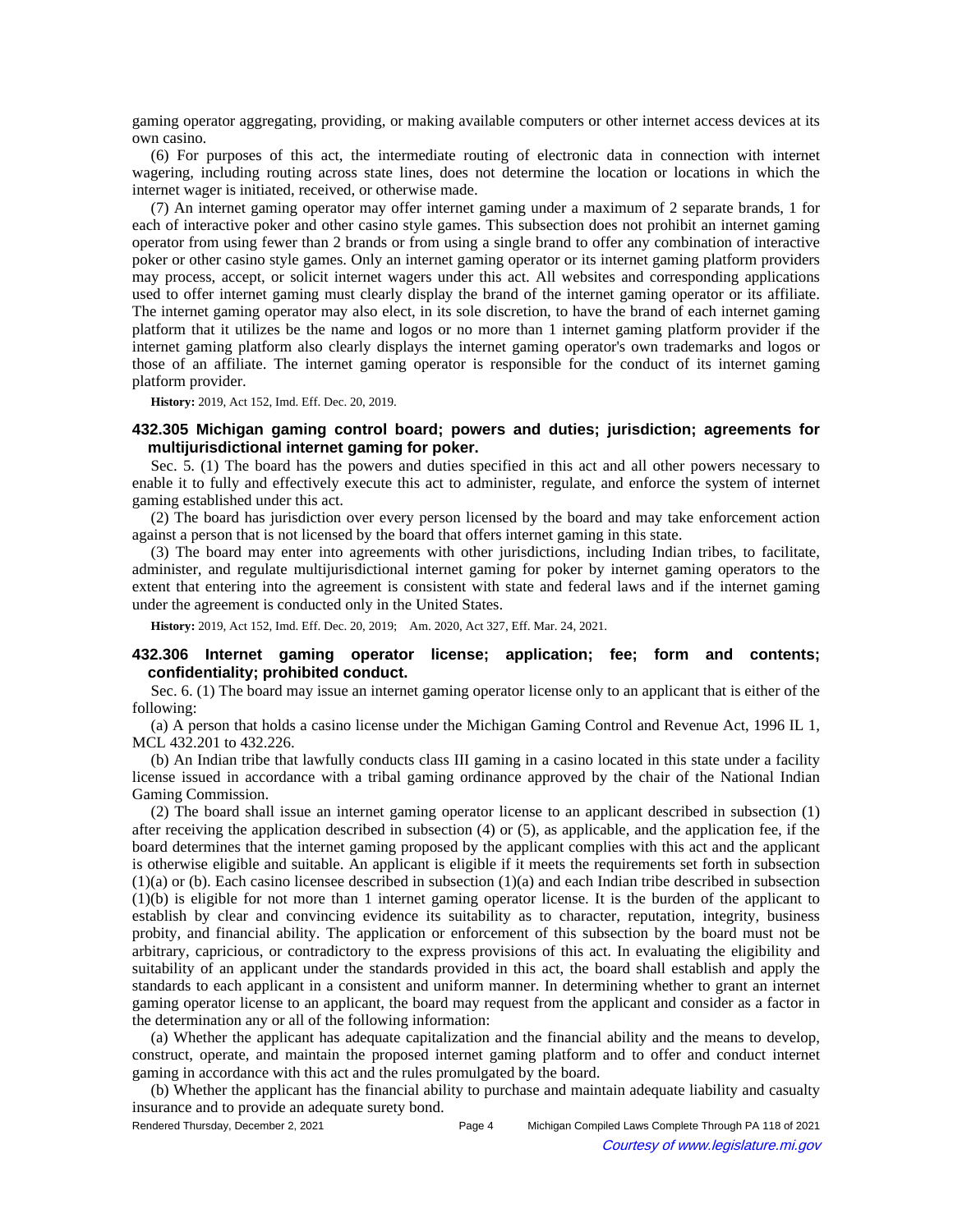(c) Whether the applicant has adequate capitalization and the financial ability to responsibly pay its secured and unsecured debts in accordance with its financing agreements and other contractual obligations.

(d) Whether the applicant has a history of material noncompliance with casino or casino-related licensing requirements or compacts with this state or any other jurisdiction, where the noncompliance resulted in enforcement action by the person with jurisdiction over the applicant.

(e) Whether the applicant has been indicted for, charged with, arrested for, or convicted of, pleaded guilty or nolo contendere to, forfeited bail concerning, or had expunged any criminal offense under the laws of any jurisdiction, either felony or misdemeanor, not including traffic violations, regardless of whether the offense has been expunged, pardoned, or reversed on appeal or otherwise. The board may consider mitigating factors, and, for an applicant described in subsection (1)(b), shall give deference to whether the applicant has otherwise met the requirements of the applicant's gaming compact for licensure, as applicable.

(f) Whether the applicant has filed, or had filed against it, a proceeding for bankruptcy or has ever been involved in any formal process to adjust, defer, suspend, or otherwise work out the payment of any debt.

(g) Whether the applicant has a history of material noncompliance with any regulatory requirements in this state or any other jurisdiction where the noncompliance resulted in an enforcement action by the regulatory agency with jurisdiction over the applicant.

(h) Whether at the time of application the applicant is a defendant in litigation involving the integrity of its business practices.

(3) An internet gaming operator license issued under this act is valid for the 5-year period after the date of issuance and, if the board determines that the internet gaming operator continues to meet the eligibility and suitability standards under this act, is renewable for additional 5-year periods.

(4) A person described in subsection (1)(a) may apply to the board for an internet gaming operator license to offer internet gaming as provided in this act. The application must be made on forms provided by the board and include the information required by the board.

(5) A person described in subsection (1)(b) may apply to the board for an internet gaming operator license to offer internet gaming as provided in this act. The application must be made on forms provided by the board that require only the following information:

(a) The name and location of any of the applicant's casinos.

(b) The tribal law, charter, or any other organizational document of the applicant and other governing documents under which the applicant operates any of its casinos.

(c) Detailed information about the primary management officials of the applicant's casinos who will have management responsibility for the applicant's internet gaming operations. As used in this subdivision, "primary management official" does not include an elected or appointed representative of the applicant unless the representative is also a full-time employee of the applicant's internet gaming operations.

(d) The current facility license for the applicant's casinos.

(e) The applicant's current tribal gaming ordinance.

(f) The gaming history and experience of the applicant in the United States and other jurisdictions.

(g) Financial information, including copies of the last independent audit and management letter submitted by the applicant to the National Indian Gaming Commission under 25 USC 2710(b)(2)(C) and (D) and 25 CFR parts 271.12 and 271.13.

(h) The total number of gaming positions, including, but not limited to, electronic gaming devices and table games, at each of the applicant's casinos.

(6) An initial application for an internet gaming operator license must be accompanied by an application fee of \$50,000.00. The rules promulgated under section 10 may include provisions for the refund of an application fee, or the portion of an application fee that has not been expended by the board in processing the application, and the circumstances under which the fee will be refunded. The board may assess additional fees for the costs related to the licensure investigation.

(7) The board shall keep all information, records, interviews, reports, statements, memoranda, or other data supplied to or used by the board in the course of its review or investigation of an application for an internet gaming operator license or renewal of an internet gaming operator license confidential. The materials described in this subsection are exempt from disclosure under section 13 of the freedom of information act, 1976 PA 442, MCL 15.243.

(8) An application under this section must be submitted and considered in accordance with this act and any rules promulgated under this act.

(9) An internet gaming operator shall pay a license fee of \$100,000.00 to the board at the time the initial internet gaming operator license is issued and \$50,000.00 each year after the initial license is issued.

(10) The board shall deposit all application and license fees paid under this section into the fund.

(11) An institutional investor that holds for investment purposes only less than 25% of the equity of an Rendered Thursday, December 2, 2021<br>Page 5 Michigan Compiled Laws Complete Through PA 118 of 2021 Michigan Compiled Laws Complete Through PA 118 of 2021 Courtesy of www.legislature.mi.gov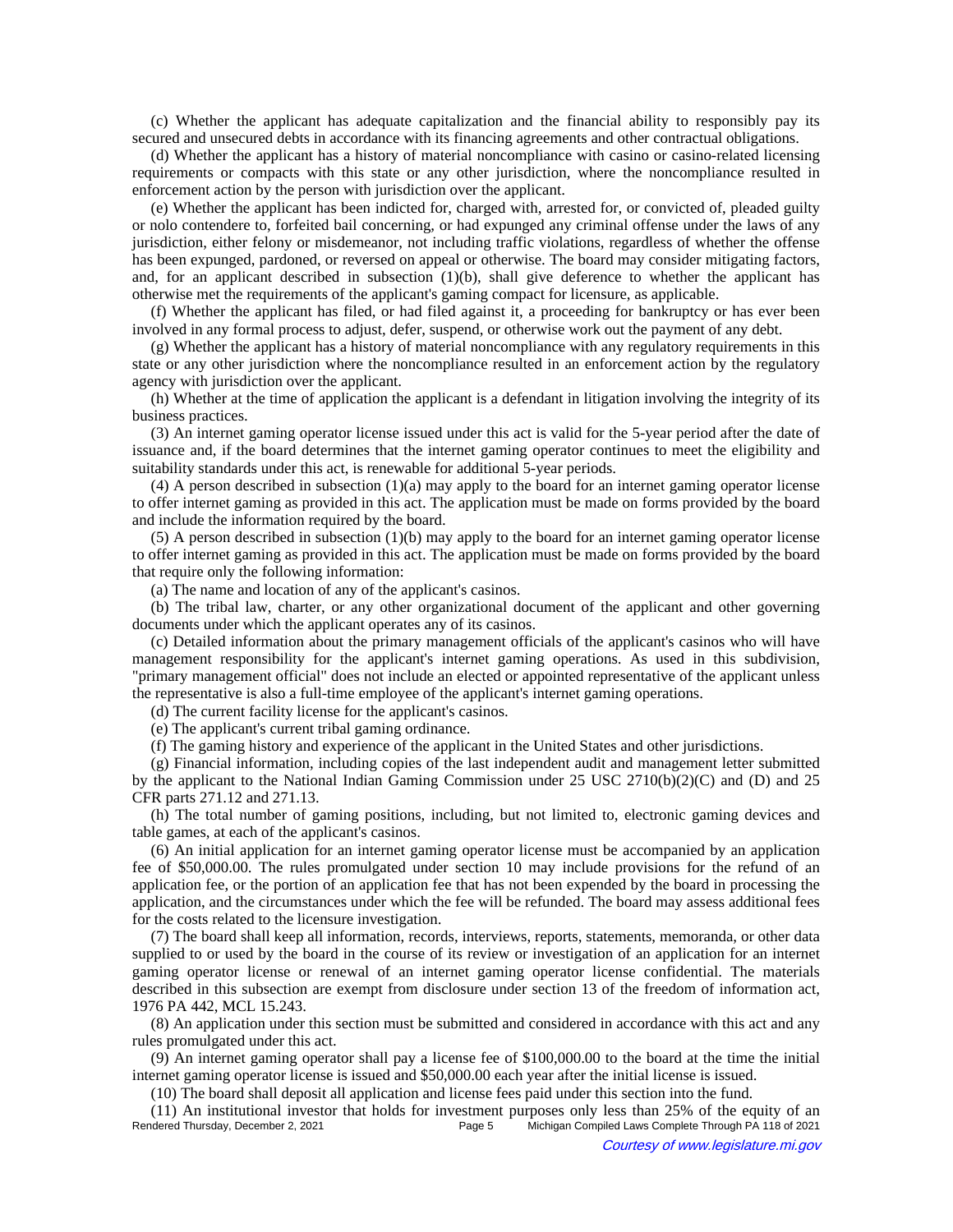applicant under this section is exempt from the licensure requirements of this act.

(12) An internet gaming operator shall not offer internet gaming until all of the following criteria are satisfied:

(a) The board has issued a license to at least 1 person under section  $6(1)(a)$  and 1 person under section  $6(1)(b)$ .

(b) Either of the following is satisfied, whichever is first:

(*i*) The governor agrees to add online versions of authorized class III gaming games, including authorizing internet wagering on games described in this subparagraph, under the tribal-state compact for any tribe in this state whose tribal-state gaming compact requires agreement by the governor for the addition of each new class III gaming game if those tribes request, within 60 days after the effective date of this act, an agreement under section 3(B) of the tribe's tribal-state gaming compact.

(*ii*) One hundred fifty days have elapsed after the effective date of this act.

**History:** 2019, Act 152, Imd. Eff. Dec. 20, 2019.

## **432.307 Internet gaming operator license; issuance and renewal; compliance requirements; Indian tribe compacts.**

Sec. 7. (1) The board shall condition the issuance, maintenance, and renewal of an internet gaming operator license to a person described in section  $6(1)(b)$  on the person's compliance with all of the following conditions:

(a) The person complies with this act, rules promulgated by the board, and minimum internal controls pertaining to all of the following:

(*i*) The types of and rules for playing internet games that internet gaming operators may offer under this act.

(*ii*) Technical standards, procedures, and requirements for the acceptance, by the person, of internet wagers initiated or otherwise made by individuals located in this state who are not physically present on the person's Indian lands in this state at the time the internet wager is initiated or otherwise made.

(*iii*) Procedures and requirements for the acceptance of internet wagers for poker initiated or otherwise made by individuals located in other jurisdictions, if the board authorizes multijurisdictional internet gaming for poker as provided in this act.

(*iv*) The requirements set forth in section 11.

(b) The person adopts and maintains technical standards for internet gaming platforms, systems, and software that are consistent with the standards adopted by the board under section 10.

(c) The person maintains 1 or more mechanisms on the internet gaming platform that are designed to reasonably verify that an authorized participant is 21 years of age or older and that internet wagering is limited to transactions that are initiated and received or otherwise made by an authorized participant located in this state or, if the board authorizes multijurisdictional internet gaming for poker as provided in this act, another jurisdiction in the United States authorized by the multijurisdictional agreement.

(d) The person adopts and maintains responsible gaming measures consistent with those described in section 12.

(e) The person continues to maintain and operate in this state a casino offering class III gaming and the casino contains not less than 50% of the gaming positions that were in place on December 20, 2019.

(f) The person, within the time period described in section 14(3), makes payments, to be allocated as outlined in section 15a, based on a graduated percentage schedule on the adjusted gross receipts received each calendar year by the person from all internet gaming it conducts under this act as an internet gaming operator, as set forth below:

(*i*) For adjusted gross receipts less than \$4,000,000.00, 20%.

(*ii*) For adjusted gross receipts of \$4,000,000.00 or more but less than \$8,000,000.00, 22%.

(*iii*) For adjusted gross receipts of \$8,000,000.00 or more but less than \$10,000,000.00, 24%.

(*iv*) For adjusted gross receipts of \$10,000,000.00 or more but less than \$12,000,000.00, 26%.

(*v*) For adjusted gross receipts of \$12,000,000.00 or more, 28%.

(g) The person agrees to provide and timely provides, on written request of the board, books and records directly related to its internet gaming operations for the purpose of permitting the board to verify the calculation of the payments under subdivision (f).

(h) The person provides a waiver of sovereign immunity to the board for the sole and limited purpose of consenting to both of the following:

(*i*) The jurisdiction of the board to the extent necessary and for the limited purpose of providing a mechanism for the board to do all of the following:

(A) Issue, renew, and revoke the person's internet gaming license.

Rendered Thursday, December 2, 2021 **Page 6** Michigan Compiled Laws Complete Through PA 118 of 2021 Courtesy of www.legislature.mi.gov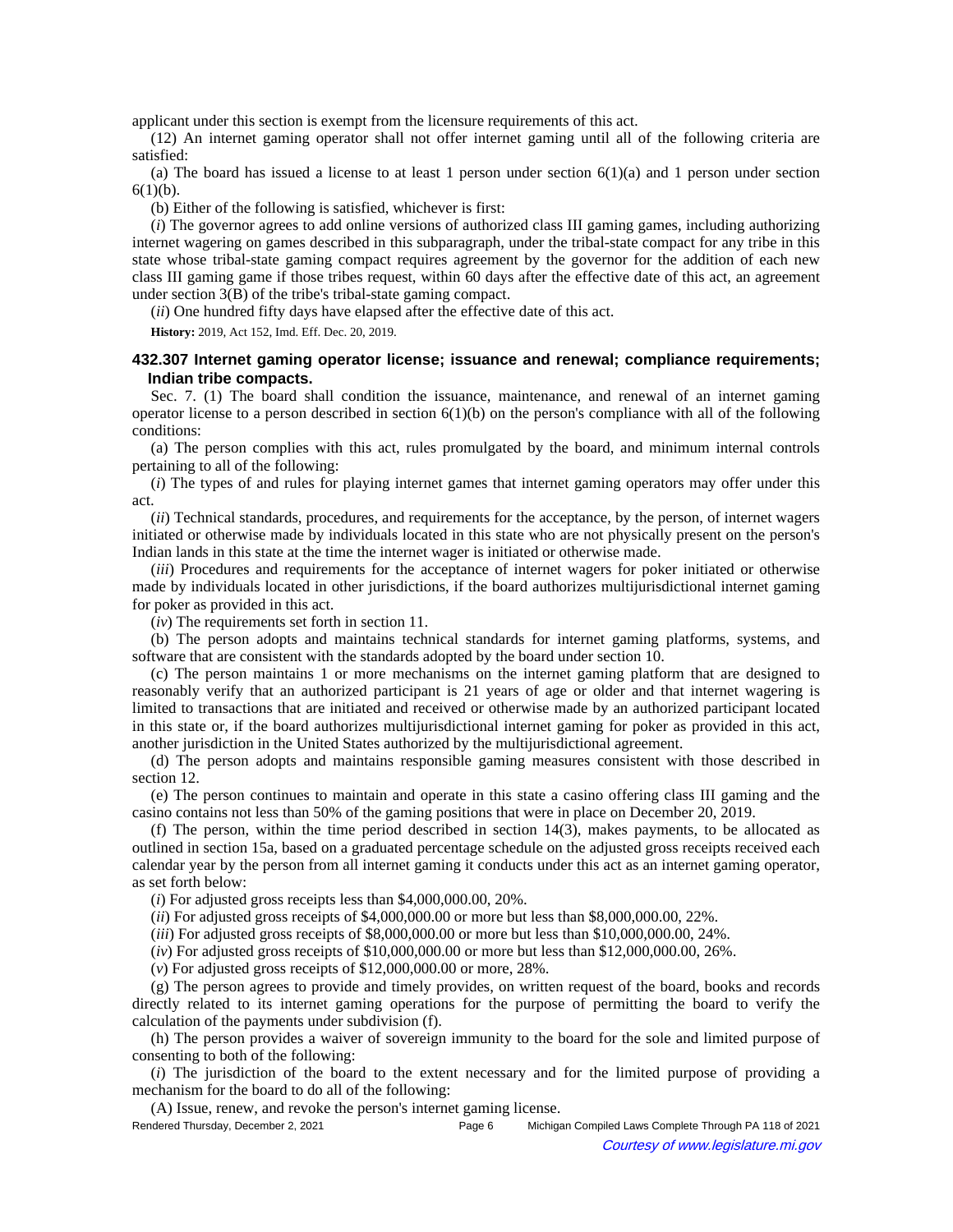(B) Enforce the payment obligations set forth in this section and section 14.

(C) Regulate the person under and enforce sections  $10(a)$ , (b), (d) to (g), 11, 12(4) and (5), 13, 19, and 21.

(D) Inspect the person's internet gaming operation and records to verify that the person is conducting its internet gaming operation in conformity with this act.

(E) Assess fines or monetary penalties for violations referred to in sub-subparagraph (C).

(F) Enforce the payment of internet gaming license fees described in section 6(9).

(*ii*) The jurisdiction of the courts of this state, and expressly waiving the exhaustion of tribal remedies, with the circuit court for Ingham County having exclusive jurisdiction, and any courts to which appeals from that court may be taken, to permit this state to enforce administrative orders of the board, the person's obligation to make payments required under subdivision (f), and collection of any judgment. Any monetary award under this subparagraph is deemed limited recourse obligations of the person and does not impair any trust or restricted income or assets of the person.

(2) This state, acting through the governor, at the request of any Indian tribe, is authorized to negotiate and conclude and execute any amendments to an Indian tribe's compact necessary to effectuate internet gaming by the Indian tribe under this act and to ensure internet gaming conducted by the Indian tribe is in compliance with this act and any applicable federal laws. If the governor fails to enter into negotiations with the Indian tribe, or fails to negotiate in good faith with respect to the request, this state waives its sovereign immunity to permit the Indian tribe to initiate an action against the governor in his or her official capacity in either state court or in federal court and obtain those remedies as authorized in 25 USC 2710(d)(7).

(3) Notwithstanding anything in this act to the contrary, this act only regulates internet gaming as provided in this act and does not extend to the board, or any other agency of this state, any jurisdiction or regulatory authority over any aspect of any gaming operations of an Indian tribe described in section 4(4)(b) beyond those rights granted to this state under the compact with the Indian tribe.

History: 2019, Act 152, Imd. Eff. Dec. 20, 2019;-- Am. 2020, Act 327, Eff. Mar. 24, 2021.

#### **432.308 Internet gaming supplier license; application; form; fee; confidentiality.**

Sec. 8. (1) The board may issue an internet gaming supplier license to an internet gaming supplier. A person that is not licensed under this section shall not provide goods, software, or services as an internet gaming supplier to an internet gaming operator.

(2) On application by an interested person, the board may issue a provisional internet gaming supplier license to an applicant for an internet gaming supplier license. A provisional license issued under this subsection allows the applicant for the internet gaming supplier license to conduct business with an internet gaming operator before the internet gaming supplier license is issued to the applicant. A provisional license issued under this subsection expires on the date provided by the board. The board shall not issue a provisional internet gaming supplier license to an internet gaming platform provider under this subsection until board rules as described in section 10(b) are in effect.

(3) An internet gaming supplier license issued under subsection (1) is valid for the 5-year period after the date of issuance. An internet gaming supplier license is renewable after the initial 5-year period for additional 5-year periods if the board determines that the internet gaming supplier continues to meet the eligibility and suitability standards under this act.

(4) A person may apply to the board for an internet gaming supplier license as provided in this act and the rules promulgated under this act.

(5) Except as otherwise provided in this section, an application under this section must be made on forms provided by the board and include the information required by the board.

(6) An application under this section must be accompanied by a nonrefundable application fee in an amount to be determined by the board, not to exceed \$5,000.00. The board may assess additional fees for the cost related to the licensure investigation.

(7) The board shall keep all information, records, interviews, reports, statements, memoranda, or other data supplied to or used by the board in the course of its review or investigation of an application for an internet gaming supplier license or renewal of an internet gaming supplier license confidential. The materials described in this subsection are exempt from disclosure under section 13 of the freedom of information act, 1976 PA 442, MCL 15.243.

(8) An internet gaming supplier shall pay a license fee of \$5,000.00 to the board at the time an initial internet gaming supplier license is issued to the internet gaming supplier and \$2,500.00 each year after the initial license is issued.

(9) The board shall deposit all application and license fees paid under this section into the fund.

(10) An institutional investor that holds for investment purposes only less than 25% of the equity of an applicant under this section is exempt from the licensure requirements of this act.

Rendered Thursday, December 2, 2021 **Page 7** Michigan Compiled Laws Complete Through PA 118 of 2021 Courtesy of www.legislature.mi.gov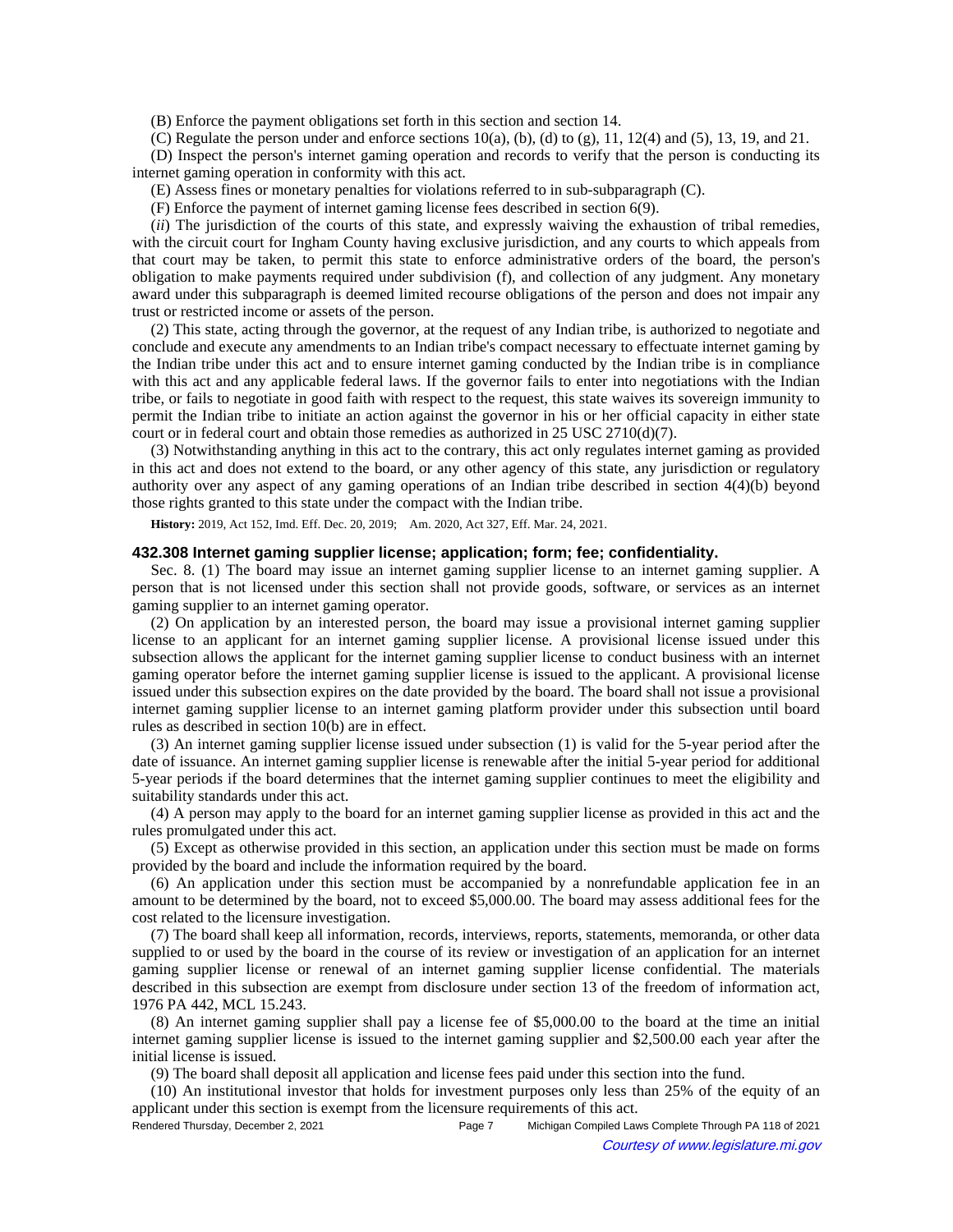**History:** 2019, Act 152, Imd. Eff. Dec. 20, 2019.

## **432.309 Michigan gaming control board; jurisdiction and supervision of internet gaming operations; powers; investigation.**

Sec. 9. (1) The board has jurisdiction over and shall supervise all internet gaming operations governed by this act. The board may do anything necessary or desirable to effectuate this act, including, but not limited to, all of the following:

(a) Develop qualifications, standards, and procedures for approval and licensure by the board of internet gaming operators and internet gaming suppliers.

(b) Decide promptly and in reasonable order all license applications and approve, deny, suspend, revoke, restrict, or refuse to renew internet gaming operator licenses and internet gaming supplier licenses. A party aggrieved by an action of the board denying, suspending, revoking, restricting, or refusing to renew a license may request a contested case hearing before the board under the administrative procedures act of 1969, 1969 PA 306, MCL 24.201 to 24.328. A request for hearing under this subdivision must be made to the board in writing within 21 days after service of notice of the action by the board.

(c) Conduct all hearings pertaining to violations of this act or rules promulgated under this act.

(d) Provide for the establishment and collection of all applicable license fees, taxes, and payments imposed by this act and the rules promulgated under this act and the deposit of the applicable fees, taxes, and payments into the fund.

(e) Develop and enforce testing and auditing requirements for internet gaming platforms, internet wagering, and internet wagering accounts.

(f) Develop and enforce requirements for responsible gaming and player protection, including privacy and confidentiality standards and duties.

(g) Develop and enforce requirements for accepting internet wagers.

(h) Adopt by rule a code of conduct governing board employees that ensures, to the maximum extent possible, that persons subject to this act avoid situations, relationships, or associations that may represent or lead to an actual or perceived conflict of interest.

(i) Develop and administer civil fines for internet gaming operators and internet gaming suppliers that violate this act or the rules promulgated under this act.

(j) Audit and inspect books and records relevant to internet gaming operations, internet wagers, internet wagering accounts, internet games, or internet gaming platforms, including, but not limited to, the books and records regarding financing and accounting materials held by or in the custody of an internet gaming operator or internet gaming supplier.

(k) Acquire by lease or by purchase personal property, including, but not limited to, any of the following:

(*i*) Computer hardware.

(*ii*) Mechanical, electronic, and online equipment and terminals.

(*iii*) Intangible property, including, but not limited to, computer programs, software, and systems.

(2) The board may investigate and may issue cease and desist orders and obtain injunctive relief against a person that is not licensed by the board that offers internet gaming in this state.

(3) The board shall keep all information, records, interviews, reports, statements, memoranda, and other data supplied to or used by the board in the course of any investigation of a person licensed under this act confidential. The materials described in this subsection are exempt from disclosure under section 13 of the freedom of information act, 1976 PA 442, MCL 15.243.

**History:** 2019, Act 152, Imd. Eff. Dec. 20, 2019.

### **432.310 Rules.**

Sec. 10. The board shall promulgate rules pursuant to the administrative procedures act of 1969, 1969 PA 306, MCL 24.201 to 24.328. The rules may include any necessary and proper to govern internet gaming, including, but not limited to, any of the following:

(a) The types of internet games to be offered, which must include, but need not be limited to, poker, blackjack, cards, slots, and other games typically offered at a casino, but does not include pick numbers or other lottery games typically offered by the bureau of lottery under the McCauley-Traxler-Law-Bowman-McNeely lottery act, 1972 PA 239, MCL 432.1 to 432.47.

(b) The qualifications, standards, and procedures for approval and licensure by the board for internet gaming operators and internet gaming suppliers consistent with this act.

(c) Requirements to ensure responsible gaming.

(d) Technical and financial standards for internet wagering, internet wagering accounts, and internet gaming platforms, systems, and software or other electronic components integral to offering internet gaming.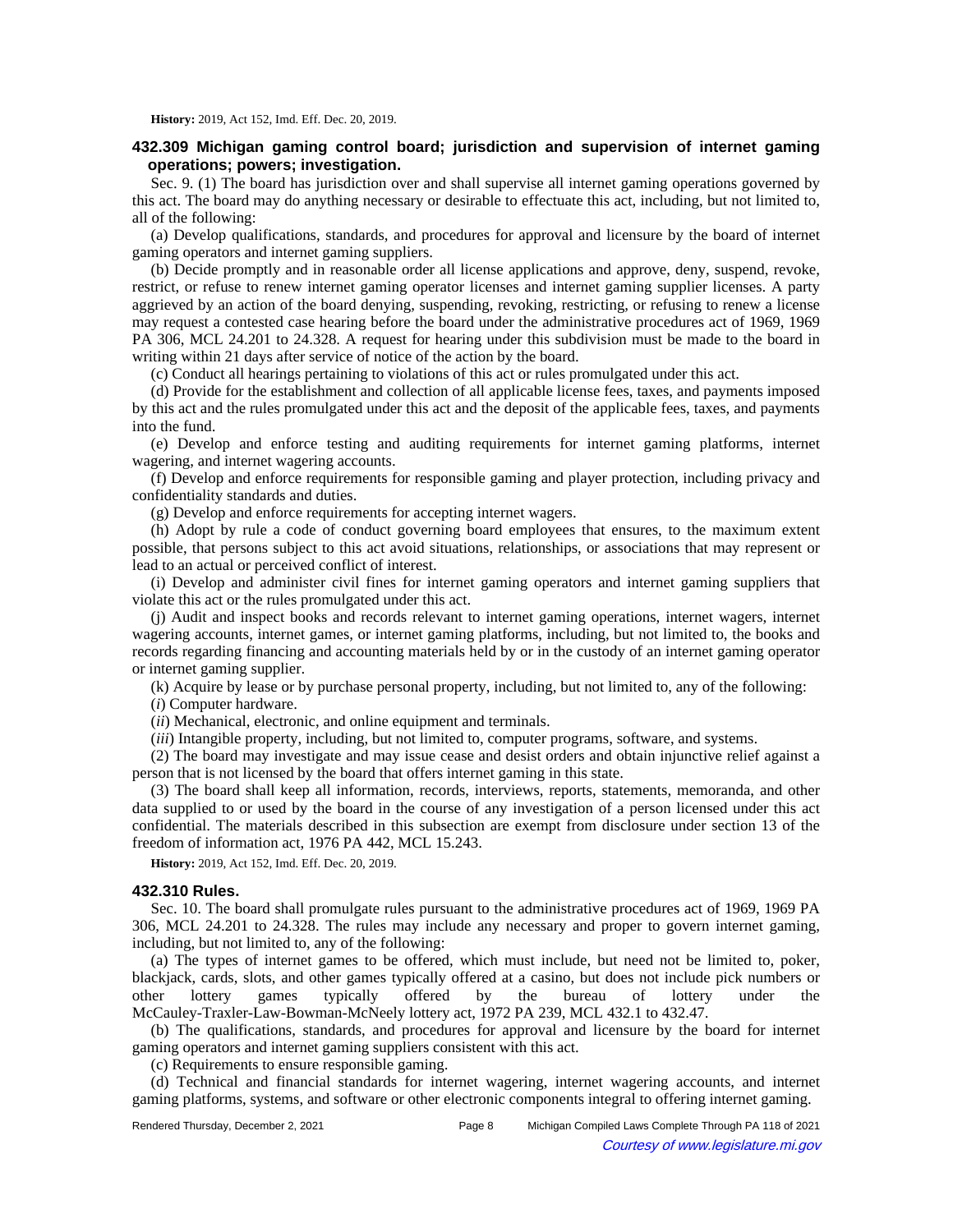(e) Procedures for a contested case hearing under this act consistent with the administrative procedures act of 1969, 1969 PA 306, MCL 24.201 to 24.328.

(f) Requirements for occupational licensing.

(g) Requirements for vendors and vendor registration.

**History:** 2019, Act 152, Imd. Eff. Dec. 20, 2019.

## **432.311 Internet gaming operator; duties; age verification requirements; unauthorized use and fraud prevention.**

Sec. 11. (1) An internet gaming operator shall provide, or shall require its internet gaming platform provider to provide, 1 or more mechanisms on the internet gaming platform that the internet gaming operator uses that are designed to reasonably verify that an authorized participant is 21 years of age or older and that internet wagering is limited to transactions that are initiated and received or otherwise made by an authorized participant located in this state or, if the board authorizes multijurisdictional internet gaming for poker as provided in this act, another jurisdiction in the United States authorized by the multijurisdictional agreement.

(2) An individual who wishes to place an internet wager under this act must satisfy the verification requirements under subsection (1) before the individual may establish an internet wagering account or make an internet wager on an internet game offered by the internet gaming operator.

(3) An internet gaming operator shall include, or shall require its internet gaming platform provider to include, mechanisms on its internet gaming platform that are designed to detect and prevent the unauthorized use of internet wagering accounts and to detect and prevent fraud, money laundering, and collusion.

(4) An internet gaming operator, or its internet gaming platform provider, shall not knowingly authorize any of the following individuals to establish an internet wagering account or knowingly allow them to wager on internet games offered by the internet gaming operator, except if required and authorized by the board for testing purposes or to otherwise fulfill the purposes of this act:

(a) An individual who is less than 21 years old.

(b) An individual whose name appears in the board's responsible gaming database.

(5) An internet gaming operator shall display, or shall require its internet gaming platform provider to display, in a clear, conspicuous, and accessible manner, evidence of the internet gaming operator's internet gaming license issued under this act.

History: 2019, Act 152, Imd. Eff. Dec. 20, 2019;-- Am. 2020, Act 327, Eff. Mar. 24, 2021.

#### **432.312 Statewide responsible gaming database.**

Sec. 12. (1) The board may develop responsible gaming measures, including a statewide responsible gaming database identifying individuals who are prohibited from establishing an internet wagering account or participating in internet gaming offered by an internet gaming operator. The executive director of the board may place an individual's name in the responsible gaming database if any of the following apply:

(a) The individual has been convicted in any jurisdiction of a felony, a crime of moral turpitude, or a crime involving gaming.

(b) The individual has violated this act or another gaming-related law.

(c) The individual has performed an act or has a notorious or unsavory reputation such that the individual's participation in internet gaming under this act would adversely affect public confidence and trust in internet gaming.

(d) The individual's name is on a valid and current exclusion list maintained by this state or another jurisdiction in the United States.

(2) The board may promulgate rules for the establishment and maintenance of the responsible gaming database.

(3) An internet gaming operator, in a format specified by the board, may provide the board with names of individuals to be included in the responsible gaming database.

(4) An internet gaming operator or its internet gaming platform provider shall offer responsible gambling services and technical controls to authorized participants, consisting of both temporary and permanent self-exclusion for all internet games offered and the ability for authorized participants to establish their own periodic deposit and internet wagering limits and maximum playing times.

(5) An authorized participant may voluntarily prohibit himself or herself from establishing an internet wagering account with an internet gaming operator. The board may incorporate the voluntary self-exclusion list into the responsible gaming database and maintain both the self-exclusion list and the responsible gaming database in a confidential manner.

(6) The self-exclusion list and responsible gaming database established under this section and any information and records used by the board in the administration of the self-exclusion list and responsible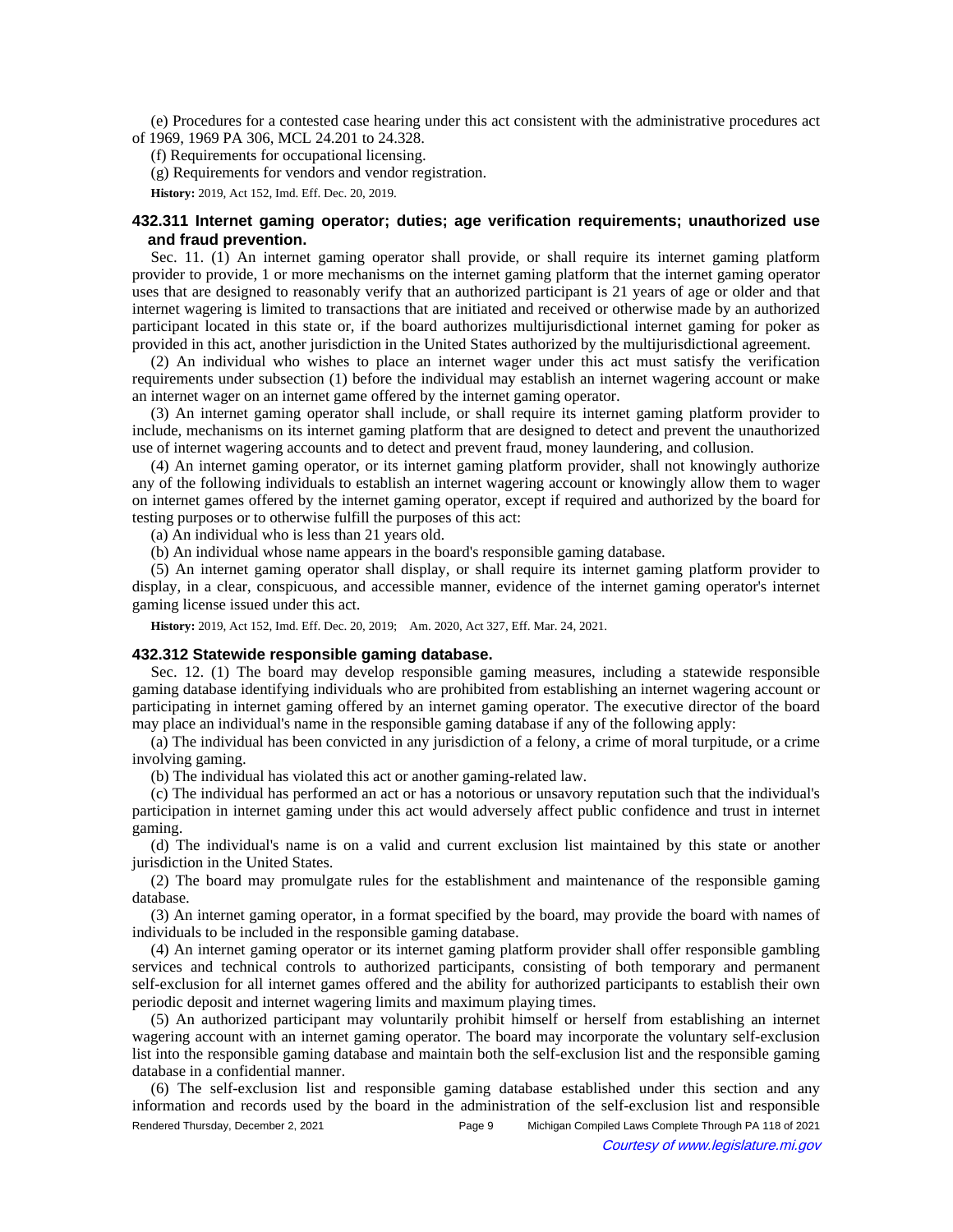gaming database are exempt from disclosure under section 13 of the freedom of information act, 1976 PA 442, MCL 15.243.

**History:** 2019, Act 152, Imd. Eff. Dec. 20, 2019.

# **432.313 Prohibited conduct; violations; penalties.**

Sec. 13. (1) A person shall not do any of the following:

(a) Offer internet gaming for play in this state if the person is not an internet gaming operator unless this act does not apply to the internet gaming under section 4(4).

(b) Knowingly make a false statement on an application for a license to be issued under this act.

(c) Knowingly provide false testimony to the board or an authorized representative of the board while under oath.

(d) Willfully fail to report, pay, or truthfully account for any license fee, tax, or payment imposed by this act, or willfully attempt in any way to evade or defeat the license fee, tax, or payment.

(e) Knowingly, with the intent to cheat, alter, tamper with, or manipulate any game, platform, equipment, software, hardware, devices, or supplies used to conduct internet gaming, in order to alter the odds or the payout, or to disable the game, platform, equipment, software, hardware, devices, or supplies from operating in the manner authorized by the board, or knowingly, with the intent to cheat, offer or allow to be offered any game, platform, equipment, software, hardware, devices, or supplies that have been altered, tampered with, or manipulated in such a manner.

(f) Open, maintain, or use in any way an internet wagering account or make or attempt to make an internet wager if the individual is under the age of 21, or knowingly allow an individual under the age of 21 to open, maintain, or use in any way an internet wagering account or make or attempt to make an internet wager.

(g) Claim, collect, or take, or attempt to claim, collect, or take, money or anything of value from an internet gaming operator with the intent to defraud, or to claim, collect, or take an amount greater than the amount won.

(2) A person that violates subsection (1)(a) is guilty of a felony punishable by imprisonment for not more than 10 years or a fine of not more than \$100,000.00, or both.

(3) A person that violates subsection (1)(b) to (g) is guilty of a misdemeanor punishable by imprisonment for not more than 1 year or a \$10,000.00 fine.

(4) The board may consider a person's violation of subsection (1) in determining whether to issue a license under this act to the person.

(5) The attorney general or a county prosecuting attorney may bring an action to prosecute a violation of subsection (1) in the county in which the violation occurred or in Ingham County.

**History:** 2019, Act 152, Imd. Eff. Dec. 20, 2019.

## **432.314 Graduated tax; exception.**

Sec. 14. (1) Except for an internet gaming operator that is an Indian tribe, an internet gaming operator is subject to a graduated tax on the adjusted gross receipts received each calendar year by the internet gaming operator from all internet gaming it conducts under this act as set forth below:

(a) For adjusted gross receipts less than \$4,000,000.00, a tax of 20%.

(b) For adjusted gross receipts of \$4,000,000.00 or more but less than \$8,000,000.00, a tax of 22%.

(c) For adjusted gross receipts of \$8,000,000.00 or more but less than \$10,000,000.00, a tax of 24%.

(d) For adjusted gross receipts of \$10,000,000.00 or more but less than \$12,000,000.00, a tax of 26%.

(e) For adjusted gross receipts of \$12,000,000.00 or more, 28%.

(2) An internet gaming operator that is an Indian tribe is subject to the payment requirements under section  $7(1)(f)$ .

(3) An internet gaming operator shall pay the tax or payment, as applicable, under subsection (1) or (2) on a monthly basis. The payment for each monthly accounting period is due on the tenth day of the following month.

(4) Except as provided in this act and section 12(17) of the Michigan Gaming Control and Revenue Act, 1996 IL 1, MCL 432.212, an internet gaming operator is not subject to any excise tax, license tax, privilege tax, occupation tax, or other tax, payment, or fee imposed exclusively on an internet gaming operator or internet gaming operators by this state or any political subdivision of this state, except as provided in this act. This subsection does not impair the contractual rights under an existing development agreement between a city and an internet gaming operator that holds a casino license under the Michigan Gaming Control and Revenue Act, 1996 IL 1, MCL 432.201 to 432.226.

(5) In addition to payment of the tax and other fees as provided in this act, and to any payment required pursuant to an existing development agreement described in subsection (4), if a city has imposed a municipal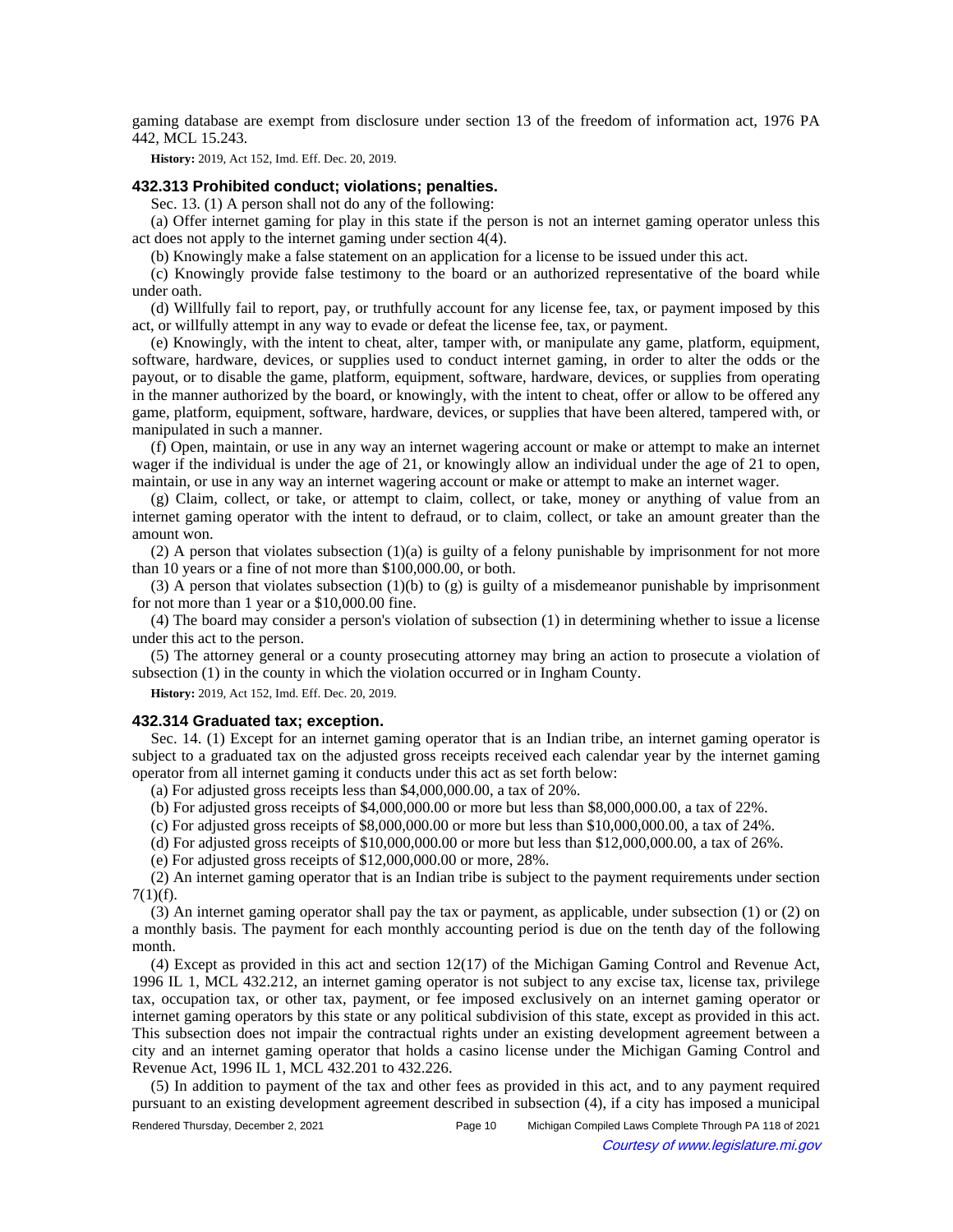services fee equal to 1.25% on a casino licensee, the city shall charge a 1.25% fee on the adjusted gross receipts of an internet gaming operator that holds a casino license under the Michigan Gaming Control and Revenue Act, 1996 IL 1, MCL 432.201 to 432.226, whose casino is in that city.

**History:** 2019, Act 152, Imd. Eff. Dec. 20, 2019.

## **432.315 Allocation of tax.**

Sec. 15. (1) The tax imposed under section 14 must be allocated as follows:

(a) Thirty percent to the city in which the internet gaming operator licensee's casino is located, for use in connection with the following:

(*i*) The hiring, training, and deployment of street patrol officers in that city.

(*ii*) Neighborhood development programs designed to create jobs in that city with a focus on blighted neighborhoods.

(*iii*) Public safety programs such as emergency medical services, fire department programs, and street lighting in that city.

(*iv*) Anti-gang and youth development programs in that city.

(*v*) Other programs that are designed to contribute to the improvement of the quality of life in that city.

(*vi*) Relief to the taxpayers of the city from 1 or more taxes or fees imposed by the city.

(*vii*) The costs of capital improvements in that city.

(*viii*) Road repairs and improvements in that city.

(b) Sixty-five percent to this state to be deposited in the fund.

(c) Five percent to the Michigan agriculture equine industry development fund created under section 20 of the horse racing law of 1995, 1995 PA 279, MCL 431.320. However, if the 5% allocated under this subdivision to the Michigan agriculture equine industry development fund created under section 20 of the horse racing law of 1995, 1995 PA 279, MCL 431.320, exceeds \$3,000,000.00 in a fiscal year, the amount in excess of \$3,000,000.00 must be allocated and deposited in the fund created under section 16.

(2) By September 30, 2020 and each September 30 after that date, if the combined amount of money received in the preceding city fiscal year by the city in which the internet gaming operator's casino is located from money allocated under subsection  $(1)(a)$ , from the wagering tax allocated under section 12 of the Michigan Gaming Control and Revenue Act, 1996 IL 1, MCL 432.212, from the wagering tax allocated under section 15 of the lawful sports betting act, and all payments received under existing development agreements with internet gaming operators, is less than \$183,000,000.00, the board shall distribute from the fund to the city in which the internet gaming operator's casino is located an amount equal to the difference between \$183,000,000.00 and the combined amount of money the city in which the internet gaming operator's casino is located received in the preceding fiscal year from money allocated under subsection (1)(a), from the wagering tax allocated under section 12 of the Michigan Gaming Control and Revenue Act, 1996 IL 1, MCL 432.212, from the wagering tax allocated under section 15 of the lawful sports betting act, and all payments received by the city under existing development agreements with internet gaming operators. The calculations set forth in this subsection must not include any payments made under section 14(5) or any payments made under section 13(1) of the Michigan Gaming Control and Revenue Act, 1996 IL 1, MCL 432.213, or any payments made under section 14(5) of the lawful sports betting act. However, the total amount the city in which the internet gaming operator's casino is located receives for the preceding fiscal year under subsection (1)(a) and this subsection must not be more than 55% of the total received from the tax imposed under section 14 in the state fiscal year.

**History:** 2019, Act 152, Imd. Eff. Dec. 20, 2019.

#### **432.315a Allocation of certain payments.**

Sec. 15a. Any payments under section 7(1)(f) must be allocated as follows:

(a) Twenty percent to the governing body of the jurisdiction where the internet gaming operator's casino is located for its use in connection with the provision of governmental services.

(b) Seventy percent to this state to be deposited in the fund.

(c) Ten percent to the Michigan strategic fund created under section 5 of the Michigan strategic fund act, 1984 PA 270, MCL 125.2005.

**History:** 2019, Act 152, Imd. Eff. Dec. 20, 2019.

### **432.316 Internet gaming fund.**

Sec. 16. (1) The internet gaming fund is created in the state treasury.

(2) The state treasurer may receive money or other assets required to be paid into the fund under this act or from any other source for deposit into the fund. The state treasurer shall direct the investment of the fund. The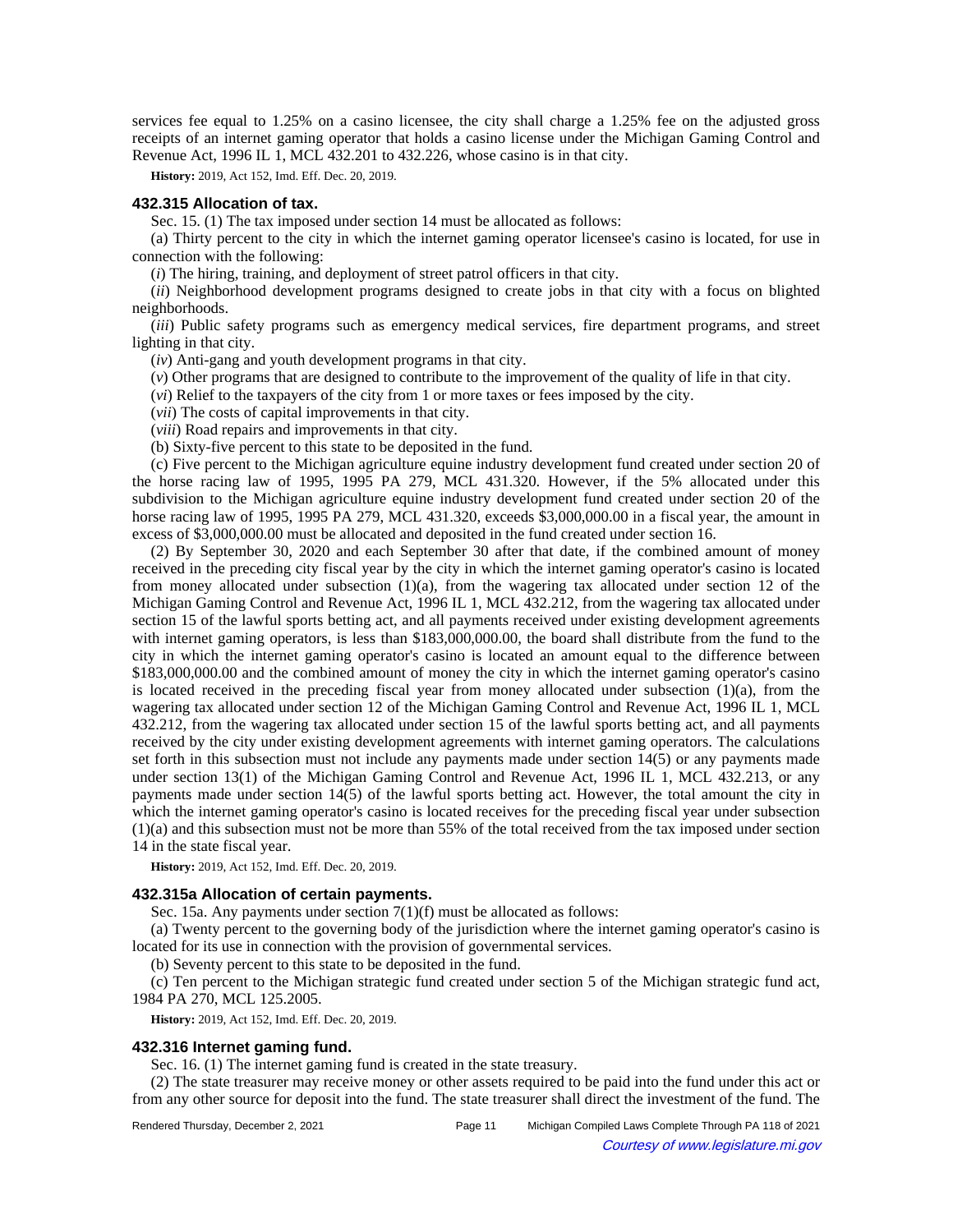state treasurer shall credit to the fund interest and earnings from fund investments.

(3) The board is the administrator of the fund for auditing purposes.

(4) Except as otherwise provided in section 15(2), the board shall expend money from the fund, on appropriation, for all of the following:

(a) The board's costs of regulating and enforcing internet gaming under this act.

(b) After the expenditure under subdivision (a), each year, \$500,000.00 to the compulsive gaming prevention fund created in section 3 of the compulsive gaming prevention act, 1997 PA 70, MCL 432.253.

(c) After the expenditures under subdivisions (a) and (b), each year, \$2,000,000.00 to the first responder presumed coverage fund created in section 405 of the worker's disability compensation act of 1969, 1969 PA 317, MCL 418.405.

(d) All money remaining after expenditures under subdivisions (a), (b), and (c), to be deposited into the state school aid fund established under section 11 of article IX of the state constitution of 1963.

**History:** 2019, Act 152, Imd. Eff. Dec. 20, 2019.

#### **432.317 Scope of act.**

Sec. 17. This act does not authorize the construction or operation of a casino that was not constructed or operating before the effective date of this act.

**History:** 2019, Act 152, Imd. Eff. Dec. 20, 2019.

#### **432.319 Application for license; criminal history background checks; fingerprinting.**

Sec. 19. (1) An applicant must submit with its application, on forms provided by the board, a photograph and 2 sets of fingerprints for each individual that is subject to licensure.

(2) An applicant and licensee shall consent to inspections, criminal history background checks, searches and seizures, and the providing of handwriting exemplars, fingerprints, photographs, and information as authorized in this act and in rules promulgated by the board.

(3) The board may collect fingerprints from, and conduct criminal history investigations on, a board employee or prospective board employee.

(4) The board may conduct criminal history investigations on applicants, licensees, board employees, prospective board employees, and other persons, including board agents and contractors working for or on behalf of the board, for the purpose of carrying out its statutory powers and responsibilities under this act and rules promulgated under this act.

(5) For the purpose of carrying out its statutory powers and responsibilities, the board shall require the persons identified in subsection (4) to submit his or her fingerprints for review by the department of state police and the Federal Bureau of Investigation for the criminal history record check, in the form and manner required by the department of state police and the Federal Bureau of Investigation to obtain any information currently or subsequently contained in the files of the department of state police or the Federal Bureau of Investigation. The department of state police shall provide all criminal history record checks requested by the board under this act and rules promulgated under this act. The department of state police may charge the board a fee for a criminal history record check required under this section. The board shall not share the criminal history record check with a private entity.

(6) The department of state police shall store and retain all fingerprints submitted under this act in an automated fingerprint identification system that provides for an automatic notification if new criminal arrest information matches fingerprints previously submitted under this act. Upon the notification described in this subsection, the department of state police shall immediately notify the board. The fingerprints retained under this act may be searched against future fingerprint submissions, and any relevant results will be shared with the board.

(7) If the department of state police is able to participate in the Federal Bureau of Investigation's automatic notification system, all fingerprints submitted to the Federal Bureau of Investigation may be stored and retained by the Federal Bureau of Investigation in its automatic notification system. The automatic notification system provides for automatic notification if new criminal arrest information matches fingerprints previously submitted to the Federal Bureau of Investigation under this act. If the department of state police receives a notification from the Federal Bureau of Investigation under this act, the department of state police shall immediately notify the board.

**History:** 2019, Act 152, Imd. Eff. Dec. 20, 2019.

### **432.321 Monthly report of internet gaming operations.**

Sec. 21. (1) An internet gaming operator shall provide to the board a monthly report regarding its internet gaming operations under this act to include all of the following by game category, including, but not limited